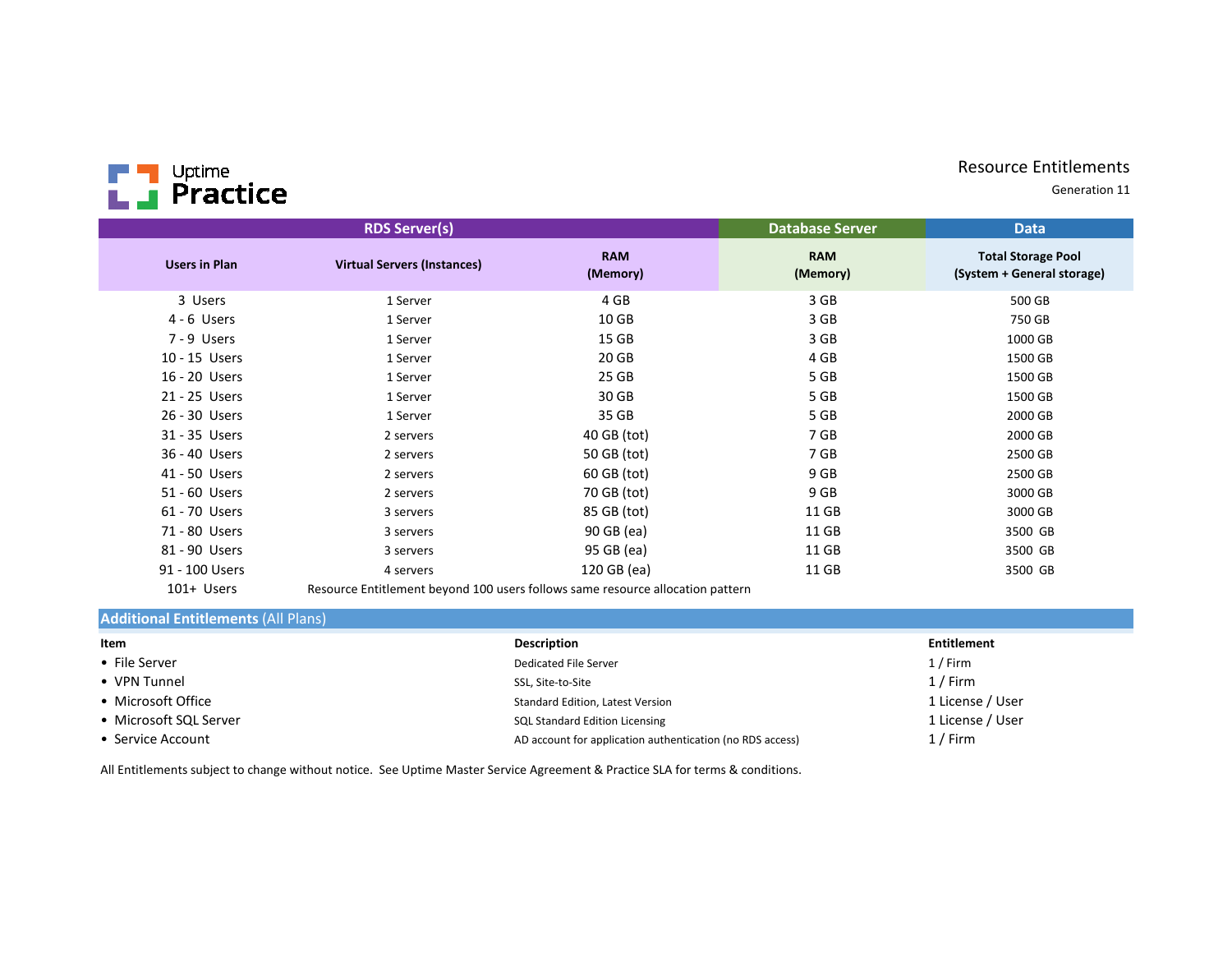# **Special Software Configurations** (additional resources required based on application selection)

Some applications, such as iManage, require additional resources beyond the default entitlement/allocation in Uptime Practice. These additional resources include additional dedicated virtual servers, additional RAM and additional system partition. The price and entitlement for each preconfiguration package is listed below.

| Worldox                   | <b>OCR / Indexing Server</b>                       | <b>RAM</b> | <b>System Partition</b> | <b>Service Account</b> |
|---------------------------|----------------------------------------------------|------------|-------------------------|------------------------|
| <b>OCR Software (any)</b> |                                                    | 6 GB       | 50 GB                   | +1 Service Account     |
| <b>PaperCut</b>           | Additional database server, above base entitlement |            |                         |                        |

Additional database server, above base entitlement

### **ProLaw (standard install / any ProLaw WorkSpace access via remote desktop only)**

|                | additional RAM on RDS servers |                |
|----------------|-------------------------------|----------------|
| 1 - 35 Users   | 4 GB                          |                |
| 36 - 50 Users  | 3 GB                          | per RDS server |
| 51 - 70 Users  | 4 GB                          | per RDS server |
| 71 - 100 Users | 4 GB                          | per RDS server |

| <b>Database Servers</b>      | <b>RAM</b> | <b>System Partition</b> |                                           |
|------------------------------|------------|-------------------------|-------------------------------------------|
| <b>IIS</b>                   | 6 GB       | 50 GB                   | additional server, above base entitlement |
| SQL Server (based on users): |            |                         | additional server, above base entitlement |
| 1 - 30 Users                 | 6 GB       | 50 GB                   |                                           |
| 31 - 50 Users                | 8 GB       | 60 GB                   |                                           |
| 51 - 70 Users                | 10 GB      | 70 GB                   |                                           |
| 71 - 100 Users               | 10 GB      | 70 GB                   |                                           |
| $100 +$ Users                | 18 GB      | 80 GB                   |                                           |

\*Resources may be redistributed to client's servers as necessary.

| ProLaw WorkSpace (ProLaw with WorkSpace access available outside remote desktop) |                               |                         |  |
|----------------------------------------------------------------------------------|-------------------------------|-------------------------|--|
|                                                                                  | additional RAM on RDS servers |                         |  |
| 1 - 35 Users                                                                     | 4 GB                          |                         |  |
| 36 - 50 Users                                                                    | 3 GB                          | per RDS server          |  |
| 51 - 70 Users                                                                    | 4 GB                          | per RDS server          |  |
| 71 - 100 Users                                                                   | 4 GB                          | per RDS server          |  |
|                                                                                  |                               |                         |  |
| <b>Database Servers</b>                                                          | <b>RAM</b>                    | <b>System Partition</b> |  |
| <b>IIS</b>                                                                       | 6 GB                          | 50 GB                   |  |

| <b>SQL Server</b> | 10 GB | 70 GB | additional server, above base entitlement |
|-------------------|-------|-------|-------------------------------------------|
|                   |       |       |                                           |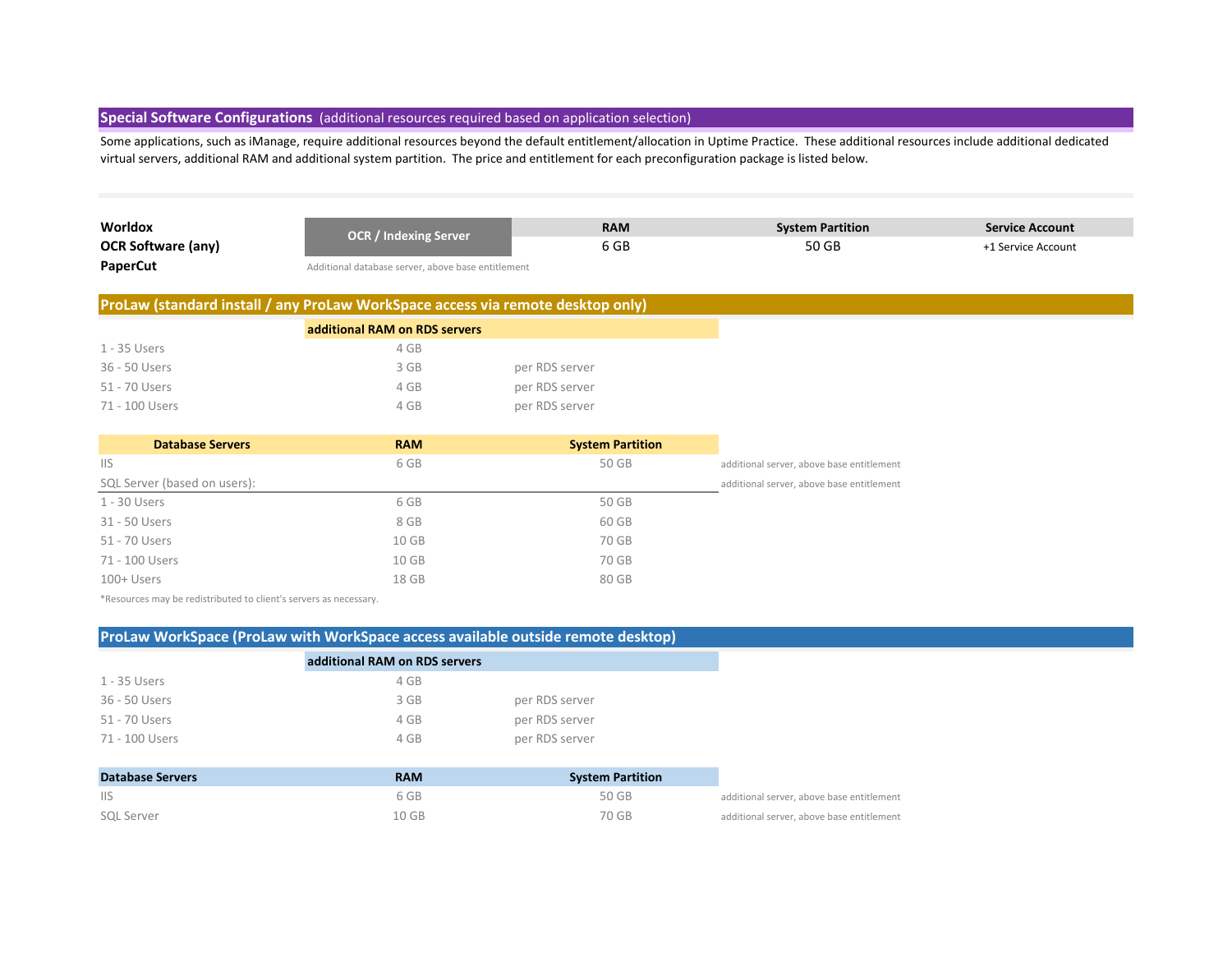| Juris Suite <sup>®</sup> |                               |                         |
|--------------------------|-------------------------------|-------------------------|
|                          | additional RAM on RDS servers |                         |
| 1 - 35 Users             | 4 GB                          |                         |
| 36 - 50 Users            | 3 GB                          | per RDS server          |
| 51 - 70 Users            | 4 GB                          | per RDS server          |
| 71 - 100 Users           | 4 GB                          | per RDS server          |
|                          |                               |                         |
| Databaco Servers         | <b>DAM</b>                    | <b>Cuctom Dartition</b> |

| Database Servers | <b>RAM</b> | <b>System Partition</b> |                                           |
|------------------|------------|-------------------------|-------------------------------------------|
|                  | 6 GB       | 50 GB                   | additional server, above base entitlement |

\*Databases larger than 10 GB and plans larger than 100 users will need to be quoted by Uptime Engineers.

# **iManage Work 10 (Generation 10 entitlement)**

|                                                    | additional RAM on RDS servers |                                    |
|----------------------------------------------------|-------------------------------|------------------------------------|
| 1 - 35 Users                                       | 11 GB                         |                                    |
| 36 - 70 Users                                      | $22$ GB                       | total - to be split per RDS Server |
| 71 - 100 Users                                     | 33 GB                         | total - to be split per RDS Server |
| *Resources and pricing scale with additional users |                               |                                    |
| <b>iManage Database Servers</b>                    | <b>RAM</b>                    | <b>System Partition</b>            |
| <b>SQL Server</b>                                  | 6 GB                          | 50 GB                              |
| Work Server                                        | 36 GB                         | 50 GB                              |
| Work Communication                                 | 6 GB                          | 50 GB                              |
| Work Indexer                                       | 8 GB                          | 50 GB                              |
| <b>Preview Server</b>                              | 16 GB                         | 50 GB                              |

\*Heavy OCR and/or Heavy Document Conversion may require additional servers and/or resources. May also require additional resources per 1 million documents.

### **Copitrak / Equitrac - Additional Server (cannot have SQL)**

|        | <b>RAM</b> | <b>System Partition</b> | <b>Data Partition</b> | <b>Cores</b> |
|--------|------------|-------------------------|-----------------------|--------------|
| Pack 1 | 16 GB      | 50 GB                   | 500 GB                |              |
| Pack 2 | 20 GB      | 50 GB                   | 500 GB                |              |
| Pack 3 | 22 GB      | 50 GB                   | 500 GB                | Τp           |

# **Aderant Total Office**

|                | additional RAM on RDS servers |                                    |
|----------------|-------------------------------|------------------------------------|
| 1 - 35 Users   | 8 GB                          |                                    |
| 36 - 70 Users  | 16 GB                         | total - to be split per RDS Server |
| 71 - 100 Users | 24 GB                         | total - to be split per RDS Server |

| <b>Aderant Total Office Database Serve</b> | RAM   | <b>System Partition</b> |                                                     |
|--------------------------------------------|-------|-------------------------|-----------------------------------------------------|
| SQL Server                                 | 4 GB  | 20 GB                   | additional resources to existing entitlement server |
| AOT Server                                 | 16 GB | 60 GB                   | additional server, above base entitlement           |

\*Resources may be redistributed to client's servers as necessary.